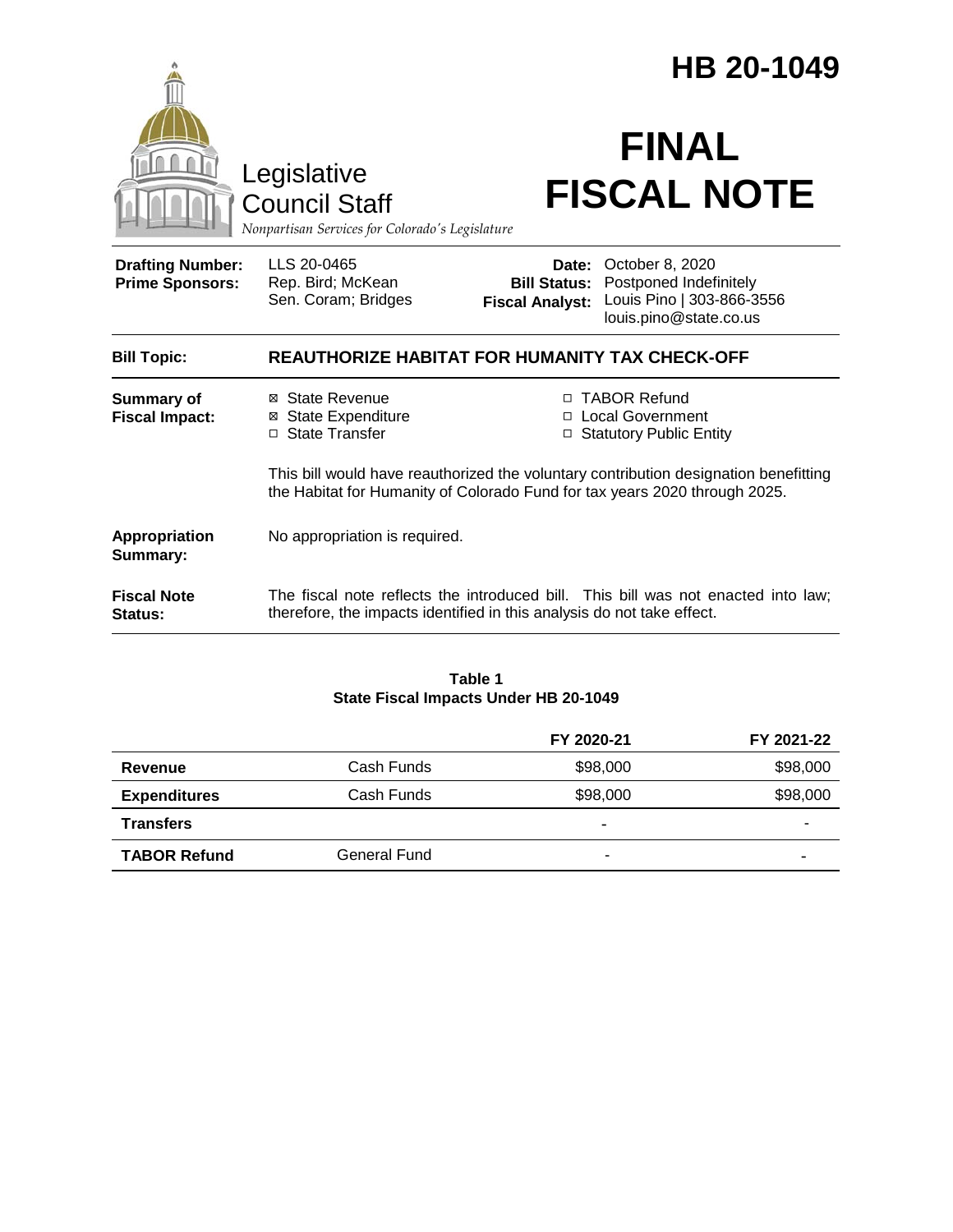October 8, 2020

## **Summary of Legislation**

This bill reauthorizes the voluntary contribution designation (or income tax checkoff) benefitting the Habitat for Humanity of Colorado Fund for tax years 2020 through 2025.

## **Background**

**Voluntary Contribution Program.** The Colorado individual income tax return allows taxpayers to contribute to various listed organizations by donating a portion of their income tax refund or increasing the amount owed on their tax return. Legislation is required to create a new income tax checkoff or reauthorize an existing checkoff.

Only 20 checkoff programs can appear on an individual income tax form each year. To ensure that the 20 checkoff cap is not exceeded, the priority order system specifies that continued or reestablished programs take precedence over newly created programs. Tax checkoffs must contain a sunset date and meet a yearly minimum contribution of \$50,000 by the third year from when it first appeared on the form and subsequent years to remain on the tax form. Contributions are calculated from January 1st through September 30th of each tax year. Thus, if a program that has appeared on the form and is reestablished or continued and has donations of at least \$50,000, the program remains on the form in the following tax year. The General Assembly must reestablish the checkoff program prior to the year it is scheduled to sunset.

**Habitat for Humanity of Colorado Voluntary Contribution.** Senate Bill 13-029 created the income tax return checkoff to collect donations for the Habitat for Humanity of Colorado Fund, a registered Colorado-based 501 (c) (3) public charity organization. The checkoff first appeared on the 2015 Colorado income tax form and has been on the form each year thereafter. The checkoff is scheduled to be repealed on January 1, 2021.Table 2 shows a three year history of donations and the number of income tax returns that elected to contribute to the fund.

|                | Number of            |                        |                         |
|----------------|----------------------|------------------------|-------------------------|
| Tax Years*     | <b>Contributions</b> | <b>Total Donations</b> | <b>Average Donation</b> |
| 2015           | <b>NA</b>            | NA                     | <b>NA</b>               |
| 2016           | <b>NA</b>            | ΝA                     | NA.                     |
| 2017           | 7,680                | \$97,137               | \$12.65                 |
| 2018           | 7,246                | \$92,038               | \$12.70                 |
| 2019           | 8,050                | \$104,977              | \$13.04                 |
| 3-Year Average | 7,659                | \$98,051               | \$12.80                 |

**Table 2 Habitat for Humanity of Colorado Fund**

*Source: Colorado Department of Revenue.*

*NA = Checkoff was on the income tax form but data are not available as of the date of this fiscal note.*

*\* Contributions made from January 1 to September 30.*